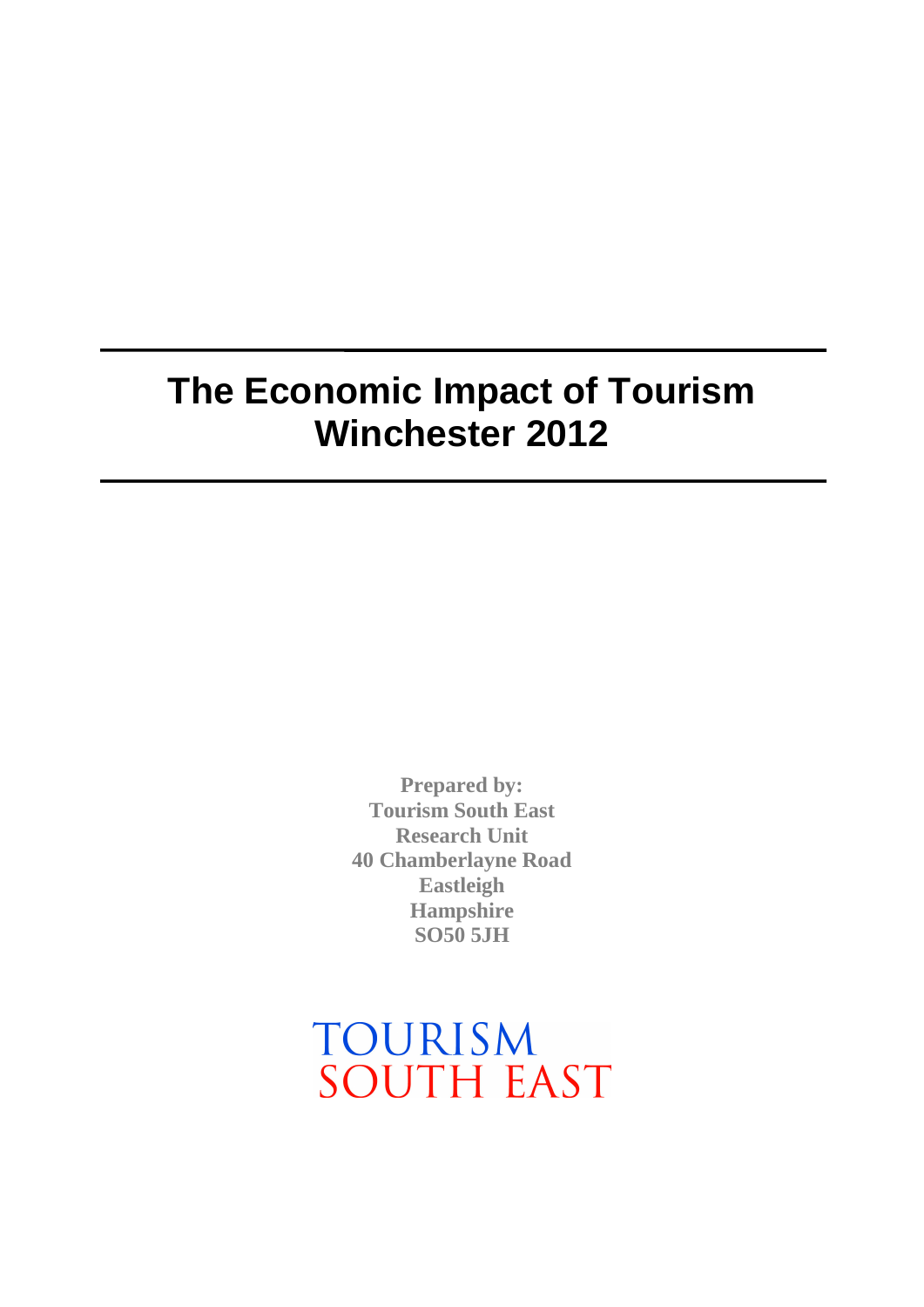## **CONTENTS**

|     | <b>Summary of Results</b>                                     | 1              |
|-----|---------------------------------------------------------------|----------------|
| 1.1 | Introduction                                                  | 1              |
| 1.2 | Volume of Tourism                                             | 1              |
| 1.3 | Value of Tourism                                              | $\overline{2}$ |
| 1.4 | Economic Impact and Employment Sustained                      | $\overline{2}$ |
| 2.  | <b>Introduction</b>                                           | 3              |
| 2.1 | Objectives of Study                                           | 3              |
| 2.2 | Background                                                    | 3              |
| 2.3 | The Cambridge Model                                           | 4              |
| 2.4 | The Cambridge Model: Version II                               | 4              |
| 2.5 | Methodological Overview                                       | 4              |
| 3.  | <b>Table of Results</b>                                       | 8              |
|     | Table 1: Staying trips by accommodation                       | 8              |
|     | Table 2: Staying nights by accommodation                      | 8              |
|     | Table 3: Staying spend by accommodation                       | 8              |
|     | Table 4: Tourism day visits                                   | 8              |
|     | Table 5: Breakdown of expenditure associated with trips       | 9              |
|     | Table 6: Total breakdown of expenditure associated with trips | 9              |
|     | Table 7: Direct business turnover                             | 9              |
|     | Table 8: Indirect business turnover                           | 9              |
|     | Table 9: Total local business turnover                        | 9              |
|     | Table 10: Total jobs supported by tourism expenditure         | 9              |
|     | Table 11: Proportion of total jobs sustained                  | 10             |
|     | Table 12: Employee jobs in tourism sector                     | 10             |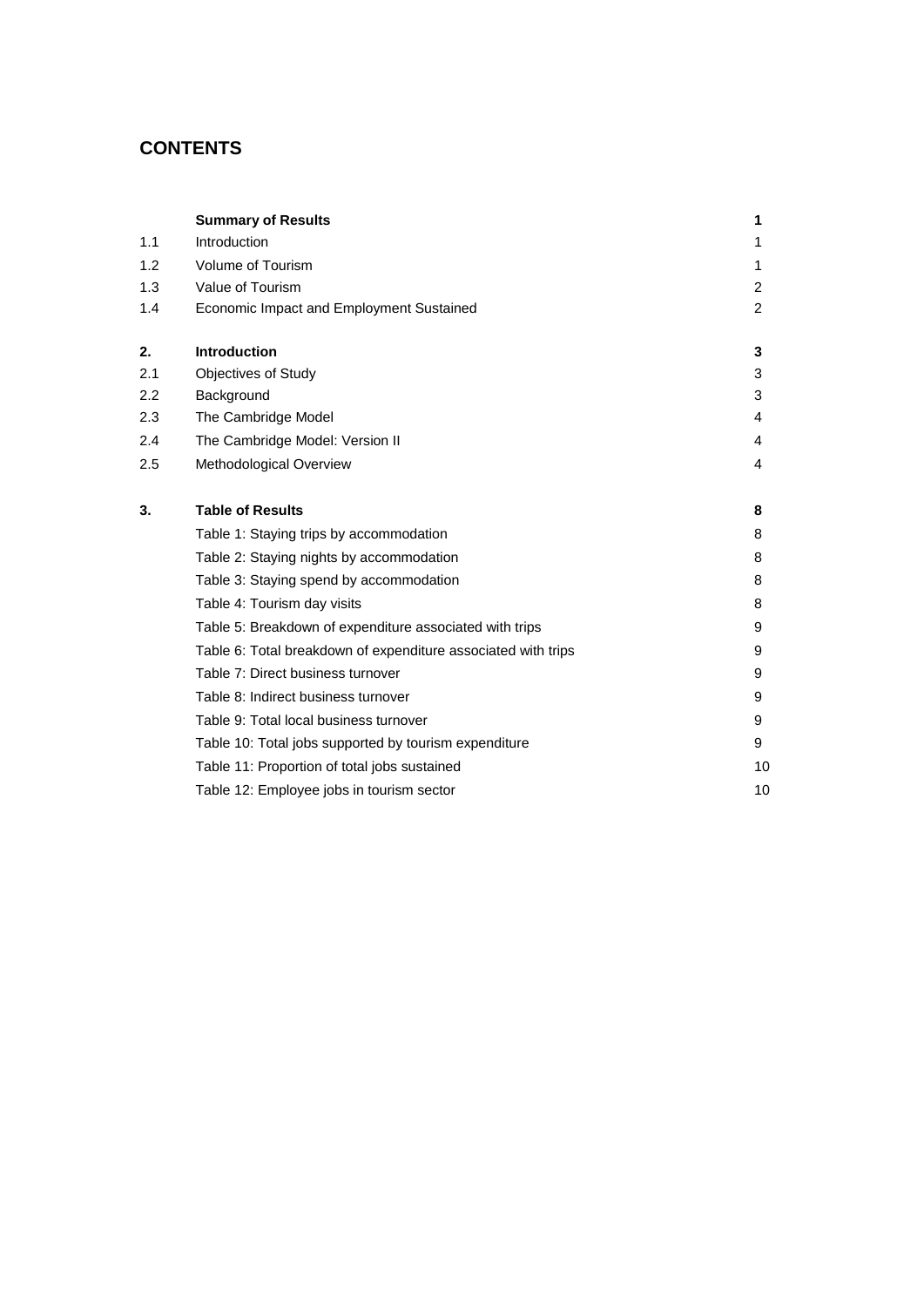#### **GLOSSARY OF TERMS**

#### **Actual Jobs**

Many jobs are seasonal or part-time in their nature in the tourism sector, so an adjustment is made to calculate the actual number of jobs from the number of FTEs. The adjustment made is based on the findings of surveys of tourism related businesses, and national employment surveys.

#### **Annual Business Inquiry (ABI)**

This is the main government survey of companies in the UK. It is conducted in two parts: one dealing with employment, the other with financial information.

#### **Annual Survey of Hours and Earnings**

The AHSE Survey provides information on wage levels by industry sector and occupation. The main strength of the AHSE is its large sample size. It is based on a 1% sample of employees who are members of PAYE. The coverage of full-time adult employees is virtually complete, and consequently the survey is representative of hours worked for full-time employees on adult rates of pay (although the survey is currently not weighted). The coverage of part-time employees is not comprehensive, as some part-time workers will have earnings below the income tax threshold. The AHSE is the best source for estimating full time earnings.

#### **Direct jobs**

Jobs directly generated in those local businesses in which visitors spend money, i.e. hotels, catering establishments.

#### **England Leisure Visit Survey (ELVS)**

The leisure day visits survey was last conducted in 2005 and covered approximately 5,000 respondent interviews. Unlike the IPS and UKTS, this survey is not undertaken on an ongoing basis and thus adjustments are made in the model to account for annual increments in the value and volume based on trends observed in 2005.

#### **Economic multiplier**

Multipliers are used to estimate the economic impact of visitor expenditure. Visitor expenditure produces three effects. Direct effects are changes in the business sector directly receiving visitor expenditure. For instance, visitors staying in a hotel will directly increase revenue and the number of jobs in the hotel sector. Indirect effects are the changes in supplier businesses. For example, these indirect effects would be hotels purchasing more linen from local suppliers as a result of increased business. Induced effects are changes in local economic activity resulting from household spending. For instance, employees of the hotel and linen supplier spend their wages in the local area, resulting in more sales, income and jobs in the area.

#### **Full Time Equivalent Jobs (FTE)**

For the purposes of the Model, a FTE is defined by the average annual salary plus employment costs in the sector concerned.

#### **Indirect jobs**

Jobs created locally due to the purchases of goods and services by businesses benefiting from visitor expenditure, i.e. jobs with local suppliers.

#### **Induced jobs**

Jobs created throughout the local economy because employees employed due to visitor expenditure spend their wages locally on goods and services such as food, clothing and housing.

#### **International Passenger Survey (IPS)**

The International Passenger Survey is conducted by Office for National Statistics and is based on face-to-face interviews with a sample of passengers travelling via the principal airports, sea routes and the Channel Tunnel, together with visitors crossing the land border into Northern Ireland. Around 210,000 interviews are undertaken each year. IPS provides headline figures, based on the county or unitary authority, for the volume and value of inbound trips to the UK.

#### **Labour Force Survey (LFS**)

The LFS is a household panel survey, continuous since 1992, with results produced each quarter. It has a sample of approximately 60,000 households. The LFS is the government's largest continuous household survey and participation in the survey is voluntary. LFS data is weighted to enable the population estimates to be produced. The weighting also attempts to compensate for differential non-response among different subgroups in the population. LFS is designed to provide information on the UK labour market that can be used to develop, manage and evaluate labour market.

#### **'Other-trip' Expenditure**

Apart from the spending associated with the individual trips, additional spending by non-visitors, e.g. friends and relatives with whom the visitor is visiting and/or staying with will also take place. Moreover, owners of second homes/boats will spend some money on maintenance, repair.

#### **Staying trips**

Staying trips comprise a visit which involves a stay away from home of at least one night. The study measures trips, rather than visitors as one visitor may make multiple trips to an area in a given period.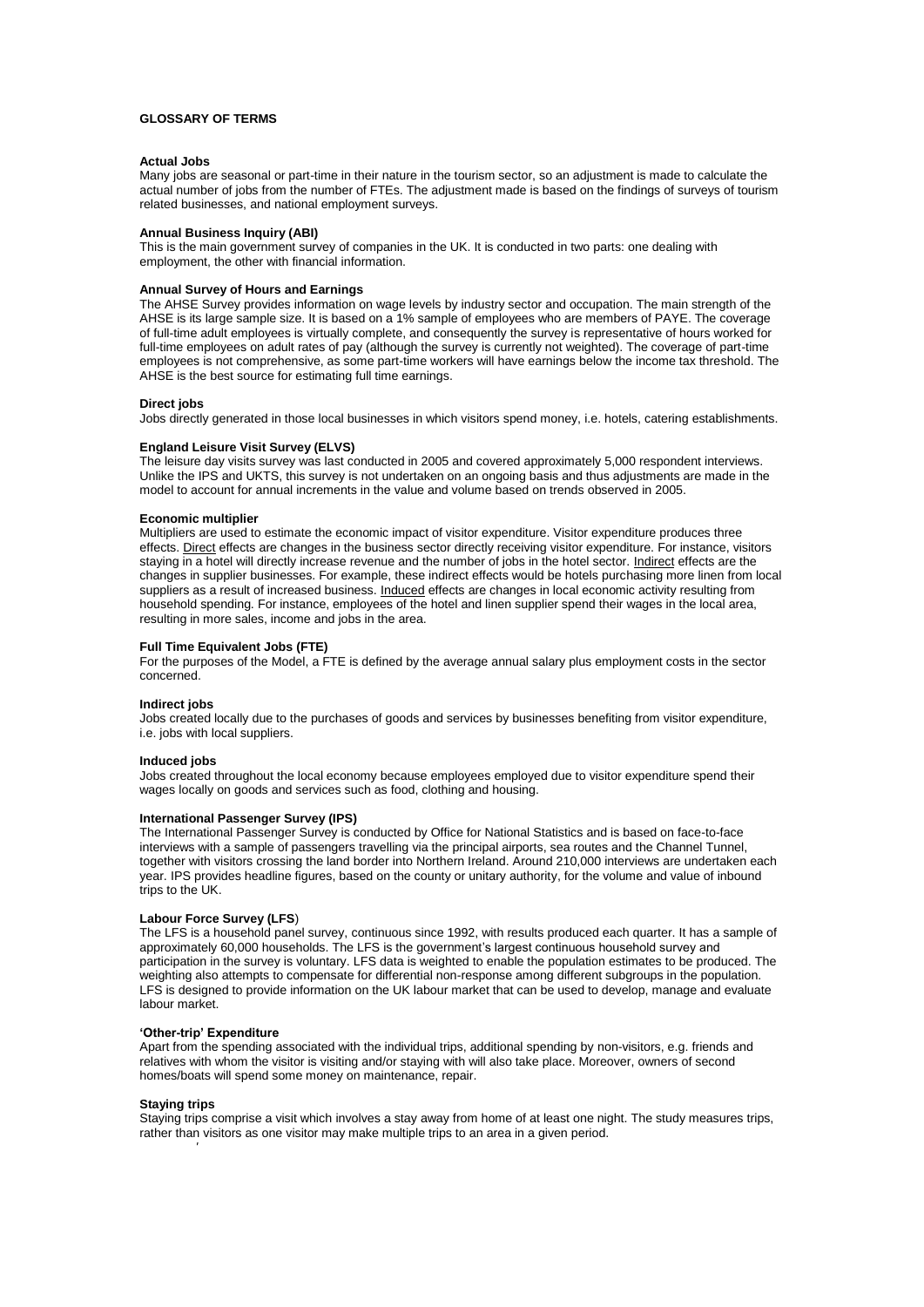#### **Tourism day trips**

Day trips are defined as a visit to and from home for leisure purposes, undertaken on an irregular basis and lasting a minimum of three hours. The report excludes trips undertaken for business or study purposes, as these are not covered by the Leisure Day Visits Survey methodology. The definition of day trips adopted by this study is that used by the Department of Culture, Media and Sport.

#### **United Kingdom Tourism Survey (UKTS)**

The United Kingdom Tourism Survey is undertaken by BRMB for VisitBritain and is based on 1,000 telephone interviews per week (50,000 annually). It provides basic headline data on the volume and value of domestic tourism at a national, regional and county level.

#### **United Kingdom Occupancy Survey (UKOS)**

As part of the EU Directive on Tourism Statistics adopted in 1995, the UK must report regularly on a specified range of statistics to Eurostat, the official statistical office of the European Union. Included in these statistics are monthly occupancy rates for UK serviced accommodation. The responsibility for providing this data lies with the four National Tourist Boards, and across England the survey is undertaken by the Regional Tourist Boards. A sample of establishments is recruited to the survey and asked to complete a data form each month, giving details of their nightly occupancy. The data form is processed and analysed to produce monthly occupancy rates for the whole of the area and for specific categories of type, size, location etc.

#### **VFR Trips**

VFR trips are defined as a visit where the main purpose is visiting friends and relatives. Whilst many trips to visit friends and relatives will be accommodated in the homes of these friends/ relatives, some will make use of other forms of accommodation. It should be also noted that other forms of trip, for instance for holiday or business purposes may stay with friends and relatives rather than in commercial accommodation.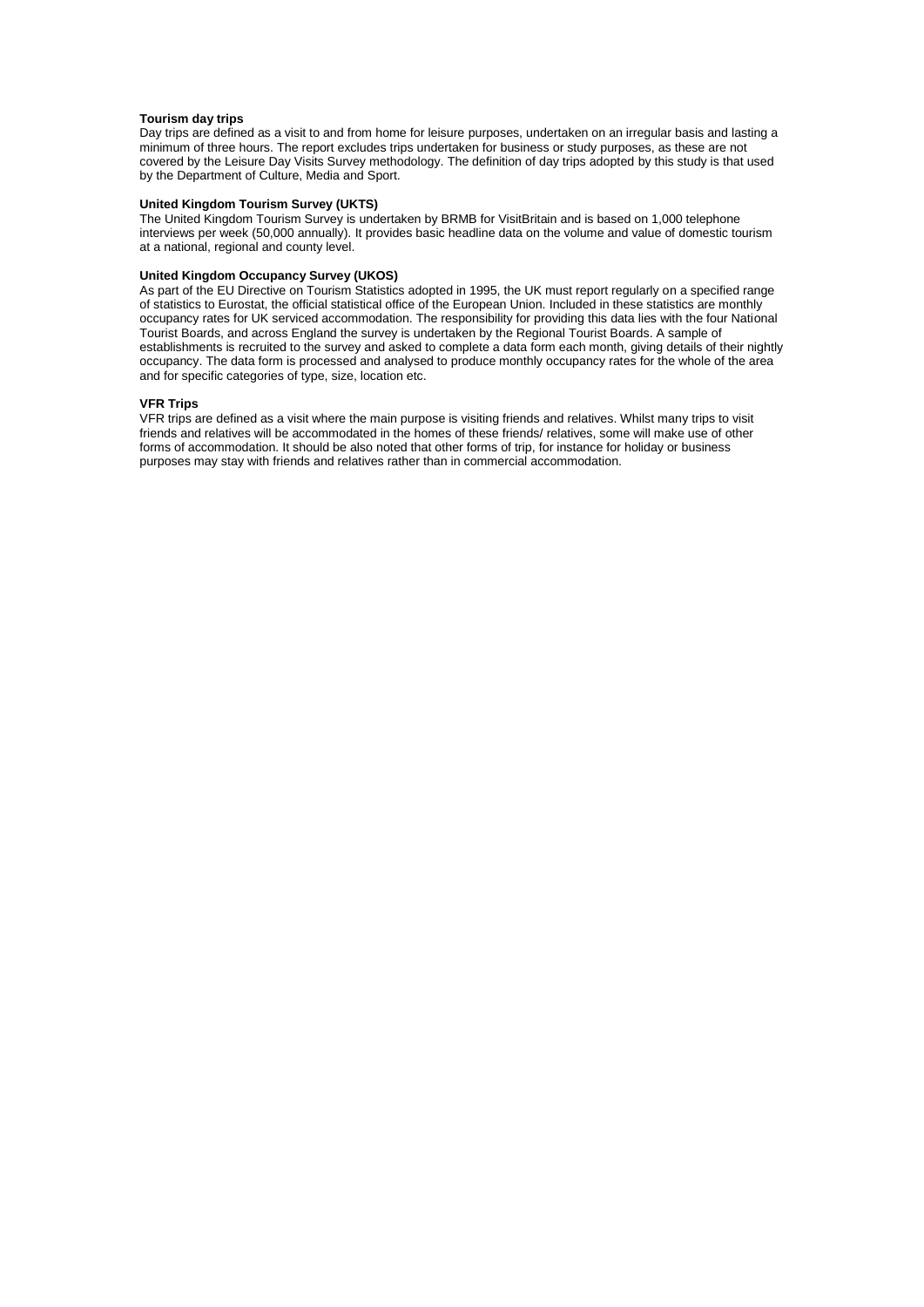## **1. SUMMARY OF RESULTS**

This report contains the findings of a study commissioned by Winchester City Council and undertaken by Tourism South East. The overall aim of the research is to provide indicative estimates of the volume, value and resultant economic impact of tourism on Winchester in 2012.

The research involved the application of the Cambridge Tourism Economic Impact Model or 'Cambridge Model'; a computer-based model developed by Geoff Broom Associates and the Regional Tourist Boards of England.

## **1.2 Volume & Value of Tourism – National and Regional results**

- Over the course of the year, 104.5 million domestic overnight trips were taken in England. The value of domestic overnight trips increased by 8.8%, from £17.9 billion in 2011 to £19.5 billion in 2012.
- The South East also benefited from a rise in the volume of trips during 2012 (up 6% to just under 18 million overnight trips), however, expenditure in the South East increased by 14% to £2.9 billion.
- Visiting Friends & Relative (VFR) trip volume remained static compared with 2011 however VFR visitor spend was up 14%. Holiday trips in 2012 were up by 4% compared with 2011, however visitor spend increased by 19% to an average of £217 per trip. Business trips, which represent around 15% of all domestic overnight trips in the South East were up by 9% in 2012 compared with 2011, although business visitor spend increased by only a relatively small proportion (2.5%).
- The average trip duration for all domestic overnight visits to the South East in 2012 was 2.7 nights, with an average spend of £163 per trip and £60 per night.
- Over the course of the year, overseas visitors made a total of 26.8 million overnight trips in England, a similar number to 2011. Visitor nights were down 2% compared with 2011, however trip expenditure increased by 4%.
- Although the volume of overseas visitor trips to the South East was similar to 2011, visitor nights were down by 7%, indicating a shorter average trip duration. Expenditure was down by 1% (average £440 per trip compared with £444 in 2011).
- The highest proportion of overseas visitor trips to the South East in 2012 were VFR trips (37%), representing almost 1.6 million trips and £523 million visitor spend. The number of VFR trips in 2012 was similar to 2011, and although visitor nights were down 4% VFR visitor spend increased by 2.5%.
- Holiday trips taken in the South East by overseas visitors fell by 7% in 2012 compared with 2011, and trips tended to be slightly shorter, however, spend by overseas holiday visitors was comparable with 2011 (down 1%).
- In contrast, business trips in the South East by overseas visitors increased in volume and value by around 10% between 2011 and 2012, although trips tended to be slightly shorter (4.5 nights in 2012 compared with 5.0 in 2011).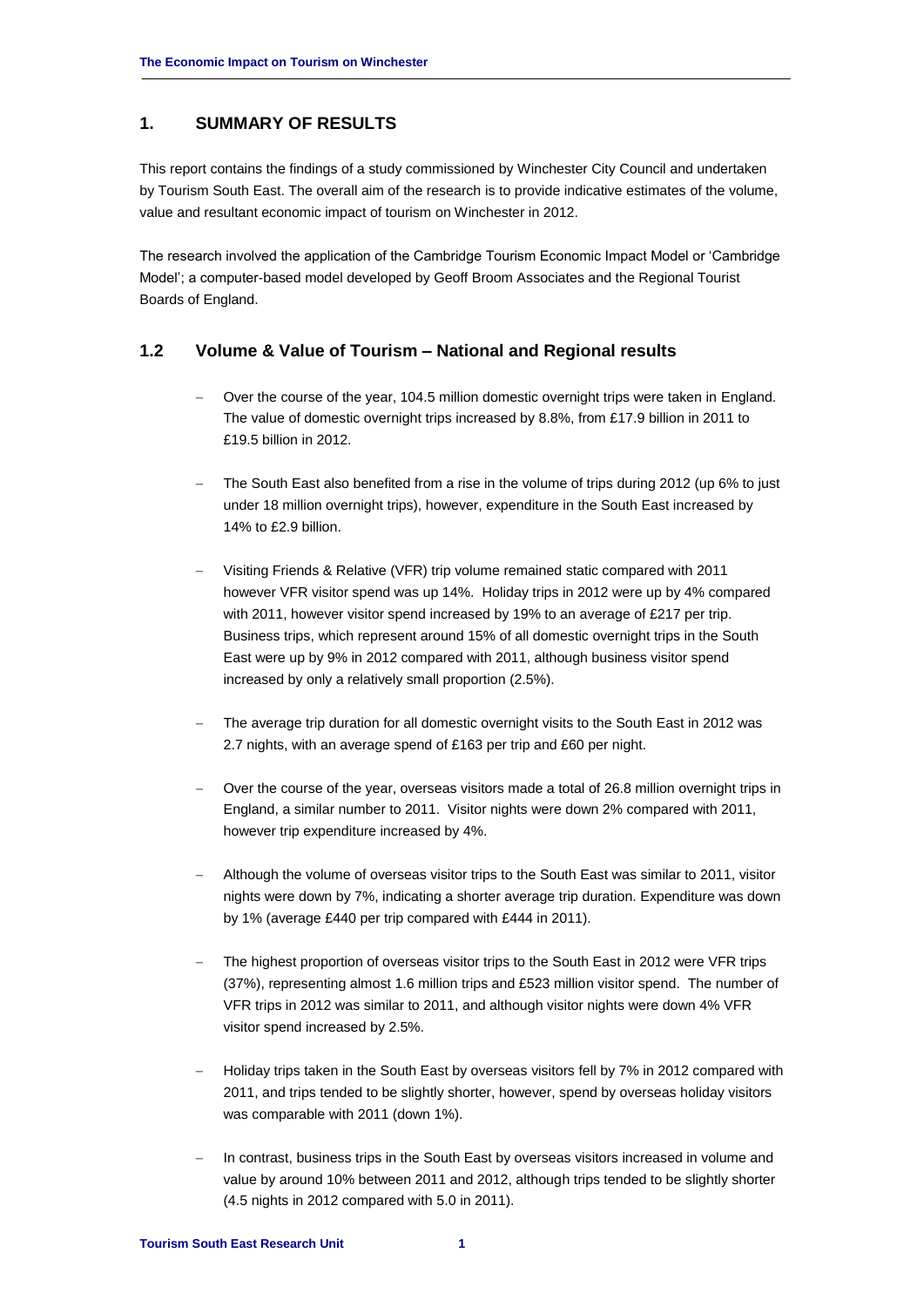- Overseas visitor trips to the South East accounted for 14% of all overseas visitor trips to the UK in 2012 and 10% of all overseas visitor expenditure in the UK. As usual, London enjoyed the largest proportion of overseas visitor trips and overseas visitor spend (50% and 54% respectively).
- Figures published in the Great Britain Day Visits Survey (2012) indicate that there were 1,467 million Tourism Day Visits<sup>1</sup> undertaken in England during 2012 and that day visitors spent a very considerable £48.46 billion undertaking these trips. There were 245 million day visits undertaken in the South East with a total expenditure of £7,547 million.
- The average spend per tourism day trip in the South East was £30.77 compared with £33 for England as a whole.
- The regional pattern is reflected across all counties in the South East, although there are some differences at local, destination level.

## **1.3 Volume & Value of Tourism – Winchester**

- Overall, an estimated 333,000 staying trips were spent in Winchester in 2012, up by 6.4% compared to 2010. Of the total overnight trips, 276,000 were made by domestic visitors (83%) and 57,000 by overseas visitors (17%). Overnight trips made by domestic visitors increased by 4.5% compared to 2010 whereas overnight trips made by visitors from overseas increased by 16.3%.
- Despite an increase in the volume of overnight trips spent in Winchester, the actual number of visitor nights dropped slightly in 2012 compared to 2010 as a result of visitors shortening the duration of their stay. Staying trips resulted in an estimated 996,000 visitor nights in Winchester a drop of 1.2% compared to 2010. The average trip length among domestic visitors shortened from 2.55 nights in 2010 to 2.41 nights in 2012. The average trip length among overseas visitors shortened from 6.82 nights in 2010 to 5.79 nights in 2012.
- The shortening in overnight trip length did not lead to a fall in trip expenditure. Staying visitors spent in total £67.7 million on their trip based on an average trip expenditure of £160.17 per trip among domestic visitors and £413.26 per trip among overseas visitors, leading to an overall increase in visitor expenditure of 13.6% compared to 2010.
- Approximately 4,900,000 tourism day trips were made to Winchester (lasting more than 3 hours and taken on an irregular basis) in 2012 generating an additional £171,793,000 in visitor trip expenditure. Compared to 2010 the volume of day trips increased by 14.2%. However, average expenditure per head among day visitors to Hampshire overall is estimated to have fallen in 2012 compared to 2010. The results for Winchester reveal a drop from an average of £39.93 in 2010 to £35.26 in 2012.
- Total expenditure by visitors (overnight and day visitors) to Winchester is estimated to have been in the region of £240,556,000 in 2012, up by 4.2% compared to 2010.

-

**Tourism South East Research Unit 2** 1 *Tourism Day Visits are defined as leisure day visits which lasted at least 3 hours, included specific leisure activities, were not taken on a regular basis and were located outside of the participant's 'usual environment'.*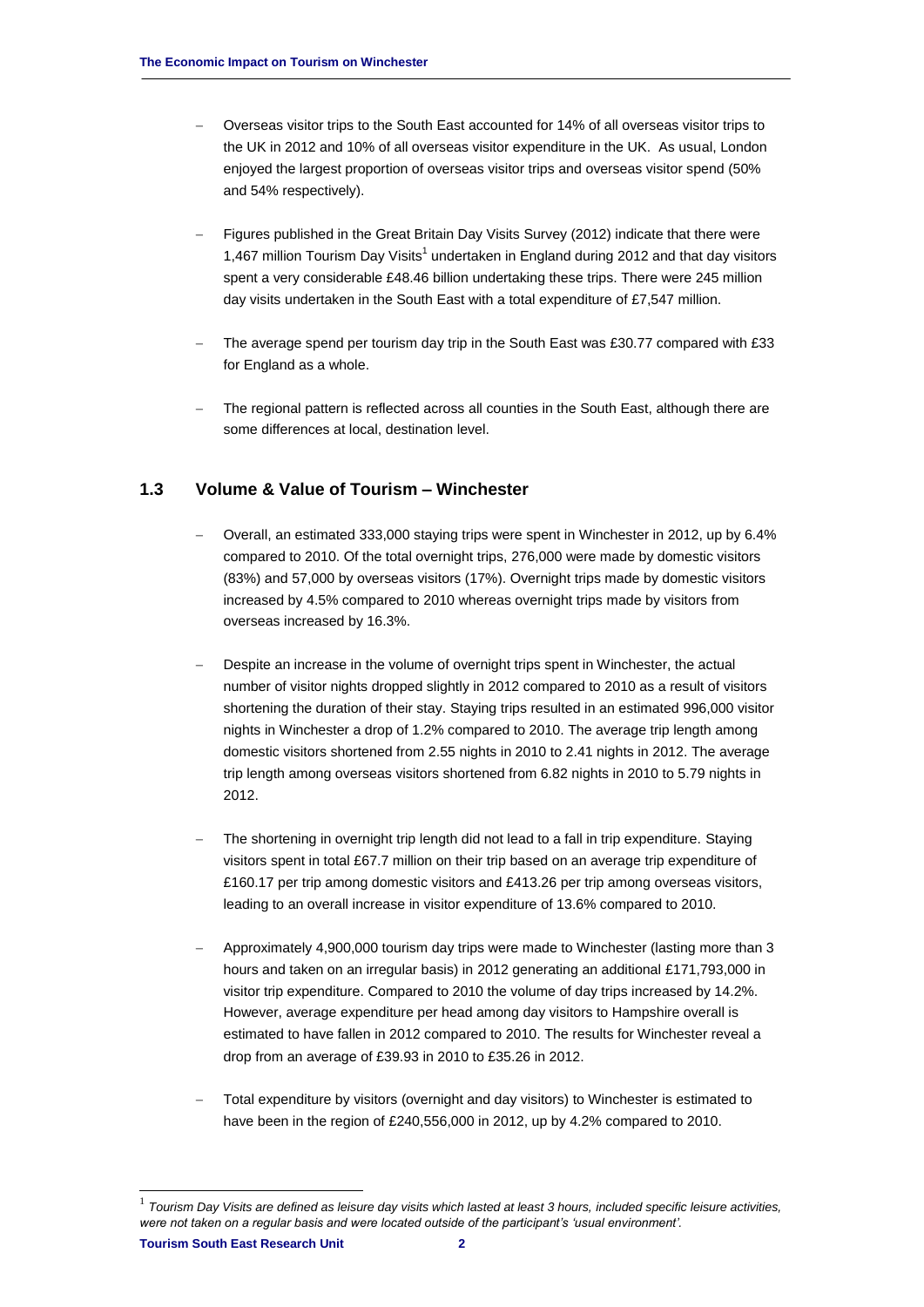- Once adjustments are made to recognise that some of this expenditure will take place outside the city and wider district (e.g. it is estimated that around 40% of expenditure on travel such as the purchase of petrol, coach and train fares, will be made at source of origin or on-route), total direct visitor expenditure is reduced to £229,045,000.
- Additional tourism expenditure is however, generated by other sources, increasing the total amount of money spent in Winchester. It is estimated that expenditure on second homes and on goods and services purchased by friends and relatives visitors were staying with, or visiting, generated a further total £5,473,000 expenditure associated with overnights trips in 2012.
- This brings direct expenditure generated by tourism in Winchester in 2012 to £234,518,000, up 7% compared to 2010.
- Direct expenditure is translated to £308,827,000 worth of income for local businesses through additional indirect and induced effects (multiplier effect generates an additional £74,309,000). Compared to 2010 this represents an overall increase in tourism value of 6%.
- This tourism-related expenditure is estimated to have supported 3,593 FTE jobs in Winchester. Once part-time and seasonal employment is added, the total number of jobs supported increased to 4,861 Actual jobs.
- These jobs are spread across a wide range of service sectors from catering and retail to public service jobs such as in local government, and not just tourism. According to the Office of National Statistics, there are 83,000 jobs across Winchester (included selfemployed). Based on our estimates, total tourism related expenditure supports 6% of these jobs in Winchester.
- Compared to 2010, the number of jobs supported through tourism expenditure does not show any growth as increases in average salaries since 2010 means that a higher level of business turnover is required to support each job.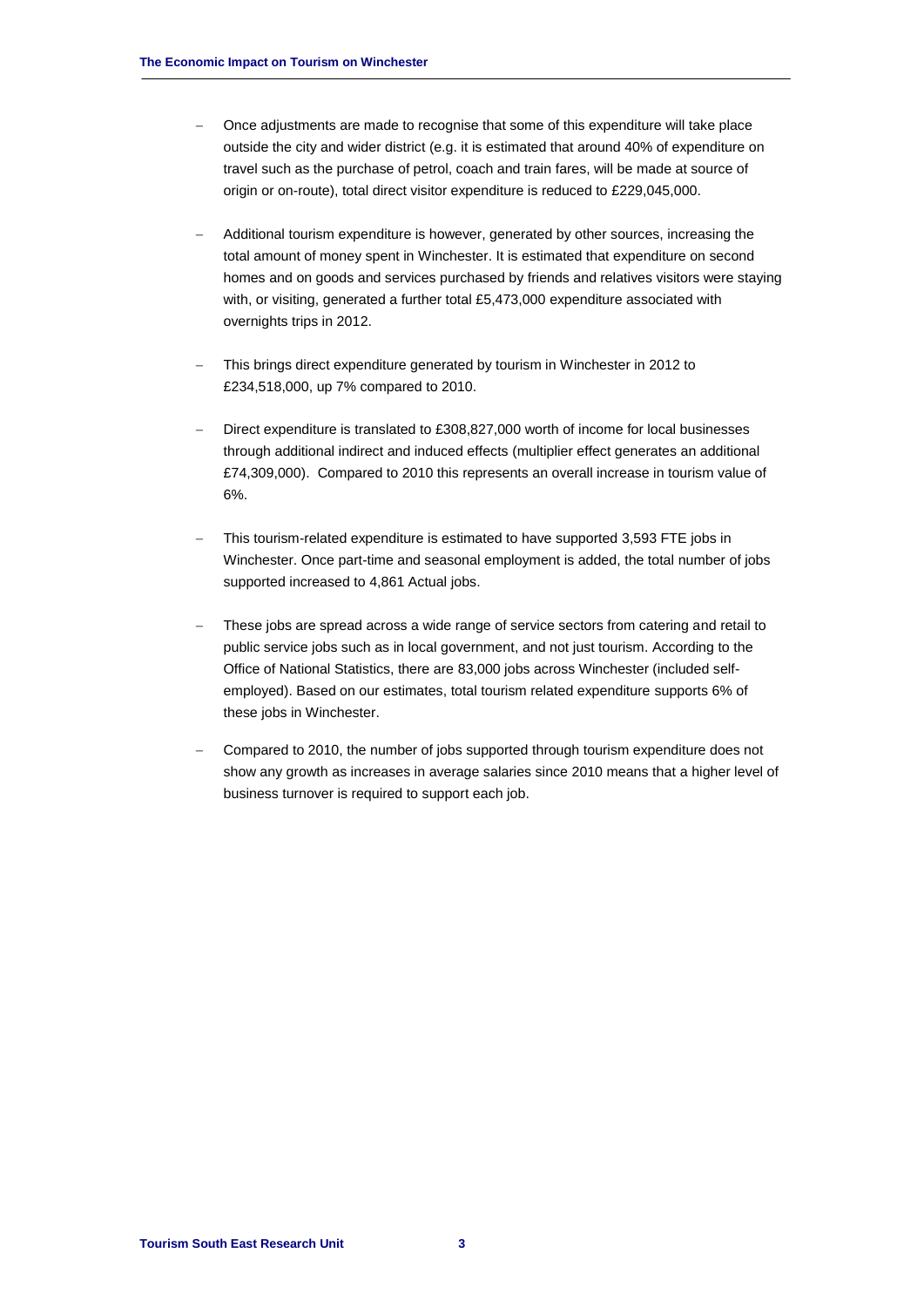## **2. INTRODUCTION**

### **2.1 Objectives of Study**

This report examines the value, volume and resultant economic impact of tourism to the City of Winchester (incl. the wider district). The study was undertaken by Tourism South East using a widely recognised, industry specific methodology, known as the Cambridge Model. To date, this approach has been widely applied across England and the South East region to produce an indicative outline of the scale of tourism activity on a local area basis.

## **2.2 Background**

Tourism is not an industry in the conventional sense of the word – i.e. the tourism product is not created out of a conventional production process and the methods used to measure tourism are not conventional ones. Essentially, the tourism industry serves our needs while we are away from our 'usual environment' by providing products and services, and represents an important part of many local economies.

Measuring the impact of visitor volumes at a local level has been an important issue for destination and countryside managers for years. Yet, the scale, diversity and nature of tourism makes quantification a challenge – for example:

- A plethora of businesses across many different sectors comprise the 'tourism product' e.g. accommodation businesses, visitor attractions, transport providers, retailers, restaurants, pubs, tea rooms etc.
- There are many different types of tourist day visitors, staying visitors, visitors on holiday, visitors on business, plus visitors visiting friends and relatives, on language study etc. All these different markets behaviour in a different way with respect to trip frequency, spend per head, duration of stay etc.
- The nature of tourism itself creates problems as it is impossible to accurately monitor and record every visitor entering or leaving a geographical area.

It must, therefore, be stressed that calculating the value, volume and impact of tourism can never be a precise science. Theoretically, the best approach is implementing cordon surveys – but these are seldom affordable in practice and still engender a number of technical problems. Thus, the method chosen is always governed by issues of affordability, practically, data availability or attainability, data quality/ representativeness and comparability (both in a spatial and temporal sense).

It is for this reason, that the Cambridge Model – a computer based, industry specific model developed to calculate estimates of volume, value and economic impact of tourism on a county of City basis – has been used extensively.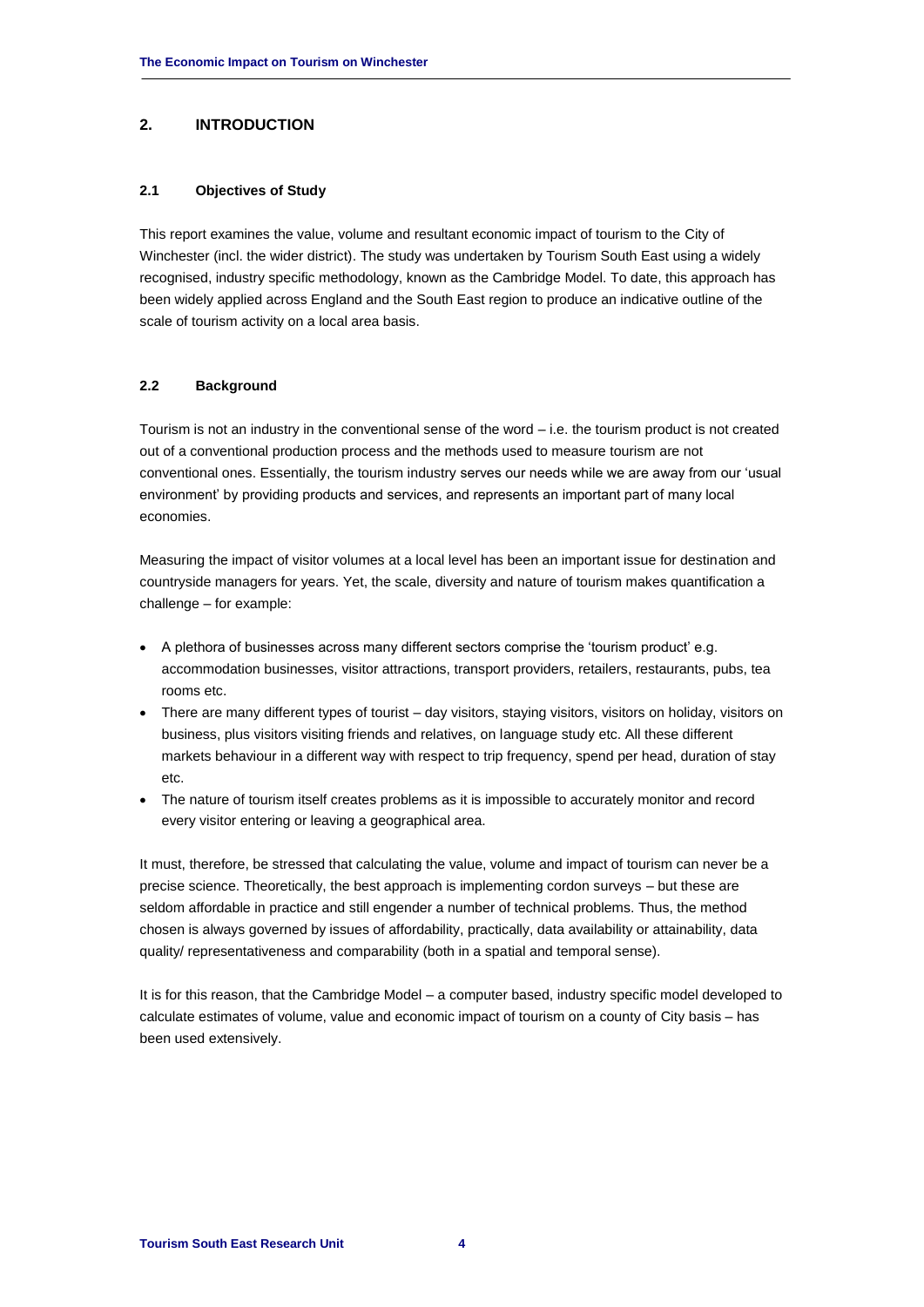## **2.3 The Cambridge Model**

For almost ten years, regional tourist boards across England have been working with Geoff Broom Associates in developing the Cambridge Model approach to estimate the value and volume of tourism to local authority areas.

The model was developed to provide an affordable method of calculating the value of tourism to local economies through using a range of readily available local data on an area's tourism product to disaggregate a range of regional/ county tourism statistics. The method is popular with local authorities as it is affordable and can readily use available local statistics to generate a view of the volume, value and economic impact of visitor activity in the area. Nevertheless, where additional local data exist e.g. high quality occupancy data, information on profile of visitor structure and associated spend etc – this enables the replacement of regional data in the first stages of the model. Business surveys can also be commissioned to generate local calibration of the economic stage of the model.

Indeed, although the Cambridge Model approach has been frequently labelled as being 'top-down', it is entirely possible to drive the model entirely by locally collected data, and thus introduce 'bottom-up elements'. Furthermore, the model utilises a standard methodology capable of application across the UK, and thus offers the potential for direct comparisons with similar destinations throughout the country.

## **2.4 Cambridge Model Version II**

Since the inception of the original Cambridge Model approach, a number of changes have occurred to the model's methodology and the context of operation. Most importantly, autumn 2003 saw the launch of Cambridge Model Version II. This revised approach was developed from work undertaken for the South West Regional Development Agency and includes a number of enhancements. These include:

- greater use of local data within the standardised model e.g. occupancy data, information on local wage rates
- enhanced outputs, notably visitor nights by accommodation type, spend by accommodation type, impact of non-trip related spend
- more sophisticated economic impact analysis section
- adoption of a rolling average methodology for staying visitor value and volume<sup>2</sup>

## **2.5 Methodological Overview**

## **2.5.1 Key Outputs**

The model has two stages:

Stage 1: Calculates the volume and value of day and staying visitors to the study area. Stage 2: Estimates the economic impact of this visitor spending in the local economy.

The Cambridge Model is therefore able to generate indicative estimates for the following:

 $\triangleright$  The volume of staying trips taken in the City by overseas and domestic visitors

-

 $^2$  This approach offers the additional benefits of producing estimates using more county specific information and is *based on three years worth of data for staying visitors – whilst providing additional outputs – notably expenditure and visitor nights by accommodation type.*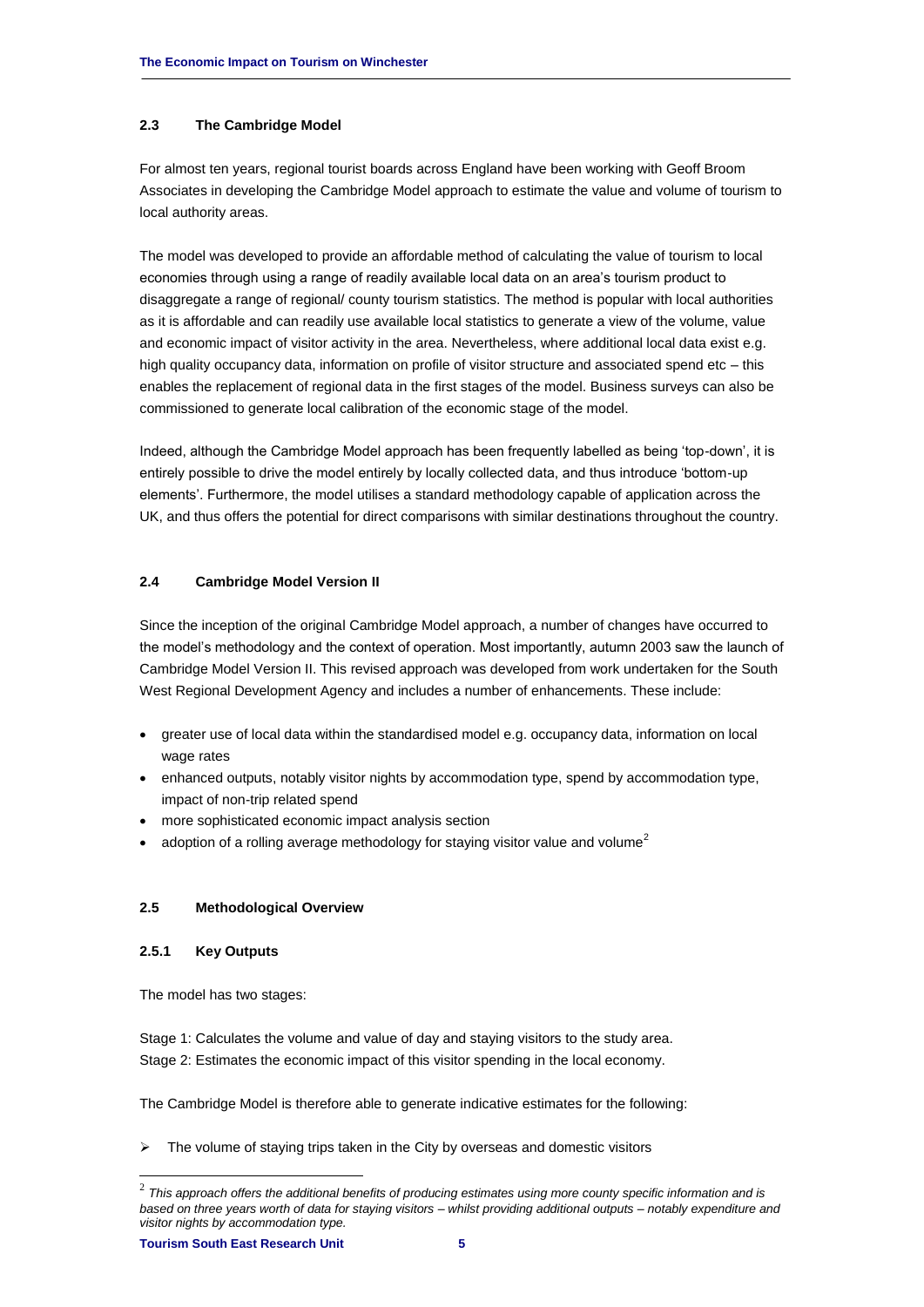- $\triangleright$  The volume of visitor nights spend in the City by overseas and domestic visitors
- $\triangleright$  The number of leisure day visits taken from home to and within the City
- $\triangleright$  Visitor expenditure associated with these trips to the City, and its distribution across key sectors of the local tourism economy
- $\triangleright$  The value of additional business turnover generated by tourism activity within the City
- $\triangleright$  The level of direct, indirect and induced employment sustained by visitor expenditure within the City

For staying trips the model also offers a breakdown according to the type of accommodation used and the main purpose of visit, i.e. holiday, visiting friends and relatives, business, language school visit and 'other'<sup>3</sup> purposes.

## **2.5.2 Data Sources**

In its standard form, the Cambridge Model uses a range of local data including details of accommodation stock, local occupancy rates, population, employment, local wage rates and visits to attractions. It applies this locally sourced information to regional estimates of tourism volume and expenditure derived from the following national surveys:

- Great Britain Tourism Survey (GBTS)
- International Passenger Survey (IPS)
- Great Britain Day Visits Survey (GBDVS)
- New Earnings Survey
- Census of Employment
- Census of Population
- Labour Force Survey
- Annual Business Inquiry

As highlighted above, the Model allows estimates generated using the above existing data sources to be refined further using locally available survey data – to the extent that it is possible to drive the Model entirely by locally collected data. Locally collected data used in this study include:

- Audit of accommodation stock
- Average room and bed occupancy from local survey
- Number of visits to attractions from local survey
- Retail footfall from large retail outlets

## **2.5.3 Limitations of Model**

The Model relies on a range of data sources, which in turn are based on different methodologies and are estimated to different levels of accuracy. The estimates generated by the Model can therefore only be regarded as indicative of the scale and importance of visitor activity in the local area. The Model cannot, for example, take account of any additions to, or leakage of, expenditure arising from visitors taking day trips into or out of the area in which they are staying. It is likely, however, that these broadly balance each other in many areas.

 *3 'Other' visitors typically include visitors coming to an area for reasons such as education and training, social or sporting events, or even business matters relating to personal or family duties.*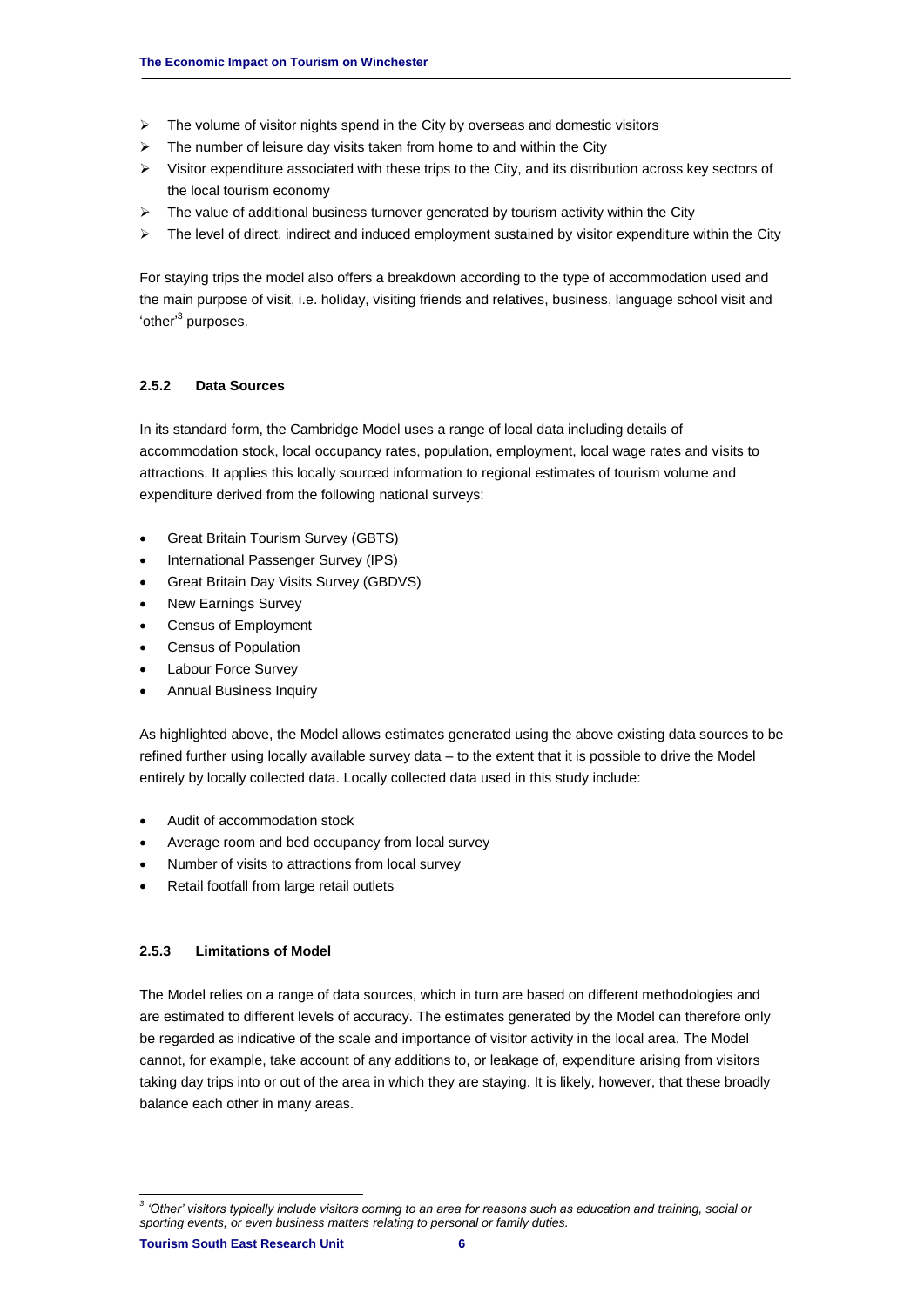## **2.5.4 Accuracy of the model**

As with all models, the outputs need to be viewed in the context of local information and knowledge. Because of the nature of tourism and the modelling process, this model (as with other approaches) can only produce indicative estimates and not absolute values.

The Cambridge Model approach has been independently validated (R Vaughan, Bournemouth University) and was judged robust and the margins of error acceptable and in line with other modelling techniques. Tourism South East, also implement a number of measures to ensure that outputs are indicative as possible, through working with the local authority to audit accommodation to ensure that data inputs on accommodation capacity are as accurate as possible, and ensuring a high degree of transparency in the process (methodology employed, data used, assumptions made)

As a result, there should be confidence that the estimates produced are as reliable as is practically possible within the constraints of the information available.

*Please note that the Cambridge Model rounds numbers to the nearest 1,000. Trips, nights and expenditure considerably lower than 1,000 will not appear on the tables.*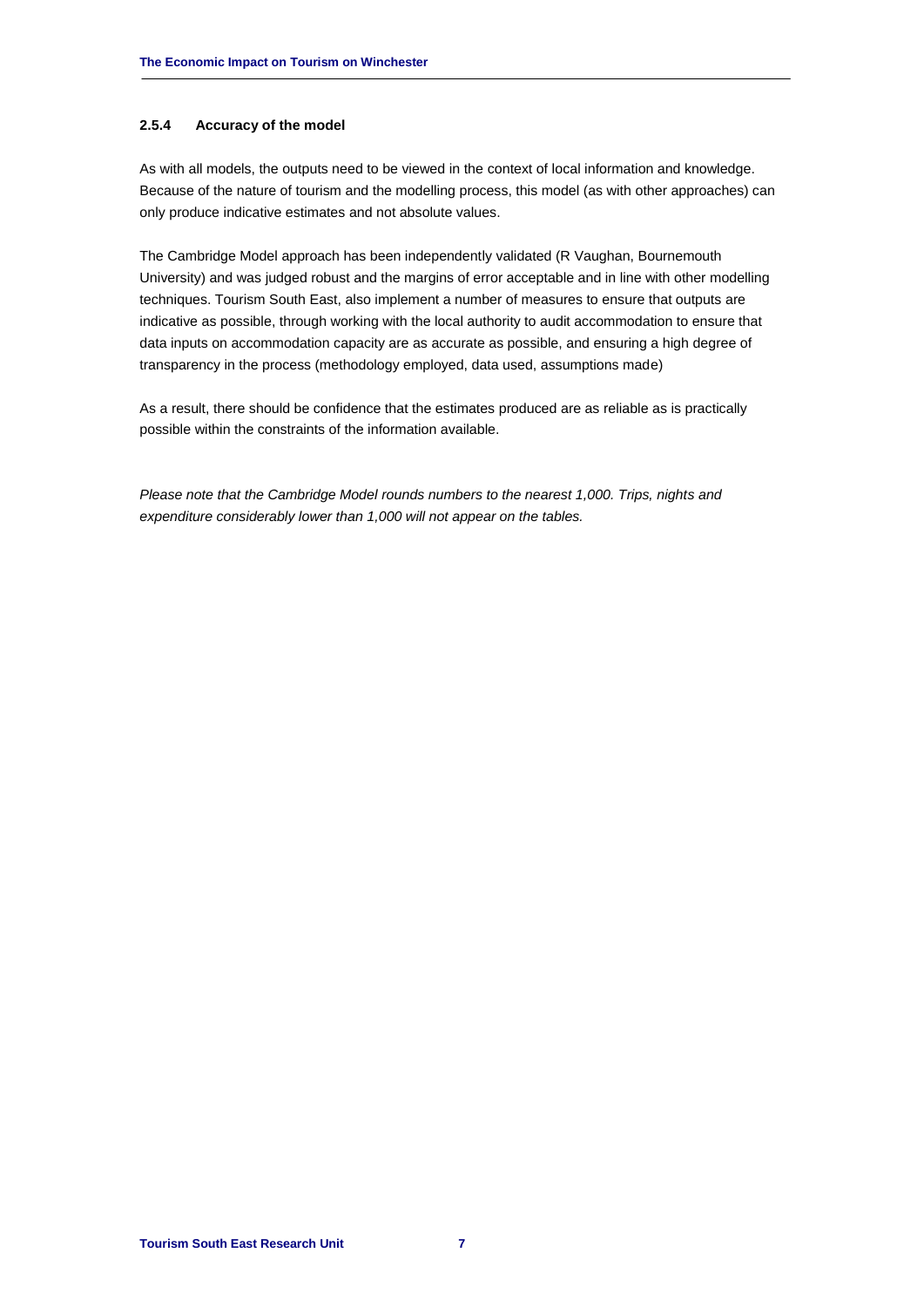## **3. TABLES OF RESULTS**

| TABLE 1: STAYING TRIPS BY ACCOMMODATION |         |     |        |          |         |       |  |
|-----------------------------------------|---------|-----|--------|----------|---------|-------|--|
|                                         | UK      |     |        | Overseas |         | Total |  |
| Serviced                                | 143,000 | 52% | 34,000 | 60%      | 177,000 | 53%   |  |
| Self catering                           | 1.000   | 0%  | 1,000  | 2%       | 2,000   | 1%    |  |
| Caravans /tents                         | 5,000   | 2%  | 1,000  | 2%       | 6,000   | 2%    |  |
| Group/campus                            | 5,000   | 2%  | 2,000  | 4%       | 7,000   | 2%    |  |
| Second homes                            | 2.000   | 1%  | 0      | $0\%$    | 2.000   | 1%    |  |
| Other                                   | 25,000  | 9%  | 1,000  | 2%       | 26,000  | 8%    |  |
| Paying guests in private houses         | 0       | 0%  | 1,000  | 2%       | 1,000   | 0%    |  |
| Staying with friends and relatives      | 95,000  | 34% | 18,000 | 32%      | 113,000 | 34%   |  |
| <b>Total 2012</b>                       | 276,000 |     | 57,000 |          | 333,000 |       |  |
| <b>Total 2010</b>                       | 264.000 |     | 49,000 |          | 313,000 |       |  |
| % change                                | 4.5%    |     | 16.3%  |          | 6.4%    |       |  |

| I TABLE 2: STAYING NIGHTS BY ACCOMMODATION |         |     |         |          |           |       |  |
|--------------------------------------------|---------|-----|---------|----------|-----------|-------|--|
|                                            |         | UK  |         | Overseas |           | Total |  |
| Serviced                                   | 280.000 | 42% | 123,000 | 37%      | 403.000   | 40%   |  |
| Self catering                              | 2,000   | 0%  | 15,000  | 5%       | 17,000    | 2%    |  |
| Caravans /tents                            | 19,000  | 3%  | 3,000   | 1%       | 22,000    | 2%    |  |
| Group/campus                               | 11,000  | 2%  | 29,000  | 9%       | 40,000    | 4%    |  |
| Second homes                               | 6.000   | 1%  | 5,000   | 2%       | 11.000    | 1%    |  |
| Other                                      | 89,000  | 13% | 2,000   | 1%       | 91,000    | 9%    |  |
| Paying guests in private houses            | 0       | 0%  | 9,000   | 3%       | 9,000     | 1%    |  |
| Staying with friends and relatives         | 260,000 | 39% | 145,000 | 44%      | 405.000   | 41%   |  |
| Total 2012                                 | 666,000 |     | 330,000 |          | 996,000   | 2.41  |  |
| <b>Total 2010</b>                          | 674.000 |     | 334.000 |          | 1.008.000 | 2.55  |  |
| % change                                   | $-1.2%$ |     | $-1.2%$ |          | $-1.2%$   |       |  |

| TABLE 3: STAYING SPEND BY ACCOMMODATION |             |     |             |       |             |         |  |
|-----------------------------------------|-------------|-----|-------------|-------|-------------|---------|--|
|                                         | UK          |     | Overseas    |       | Total       |         |  |
| Serviced                                | £30,784,000 | 70% | £15,562,000 | 66%   | £46,346,000 | 68%     |  |
| Self catering                           | £214,000    | 0%  | £523,000    | 2%    | £737,000    | 1%      |  |
| Caravans /tents                         | £492,000    | 1%  | £163,000    | 1%    | £655,000    | 1%      |  |
| Group/campus                            | £976,000    | 2%  | £1,664,000  | 7%    | £2,640,000  | 4%      |  |
| Second homes                            | £258,000    | 1%  | £214,000    | 1%    | £472,000    | 1%      |  |
| Other                                   | £3,269,000  | 7%  | £56,000     | $0\%$ | £3,325,000  | 5%      |  |
| Paying guests in private houses         | £0          | 0%  | £632,000    | 3%    | £632,000    | 1%      |  |
| Staying with friends and relatives      | £8,213,000  | 19% | £4,742,000  | 20%   | £12,955,000 | 19%     |  |
| <b>Total 2012</b>                       | £44,207,000 |     | £23,556,000 |       | £67,763,000 | £160.17 |  |
| <b>Total 2010</b>                       | £39,426,000 |     | £20,215,000 |       | £59,641,000 | £149.34 |  |
| % change                                | 12.1%       |     | 16.5%       |       | 13.6%       |         |  |

| TABLE 4: TOURISM DAY VISITS |           |              |  |  |  |
|-----------------------------|-----------|--------------|--|--|--|
|                             | Trips     | Spend        |  |  |  |
| Total 2012                  | 4.901.000 | £172,793,000 |  |  |  |
| <b>Total 2010</b>           | 4,290,000 | £171,291,000 |  |  |  |
| % change                    | 14.2%     | 0.9%         |  |  |  |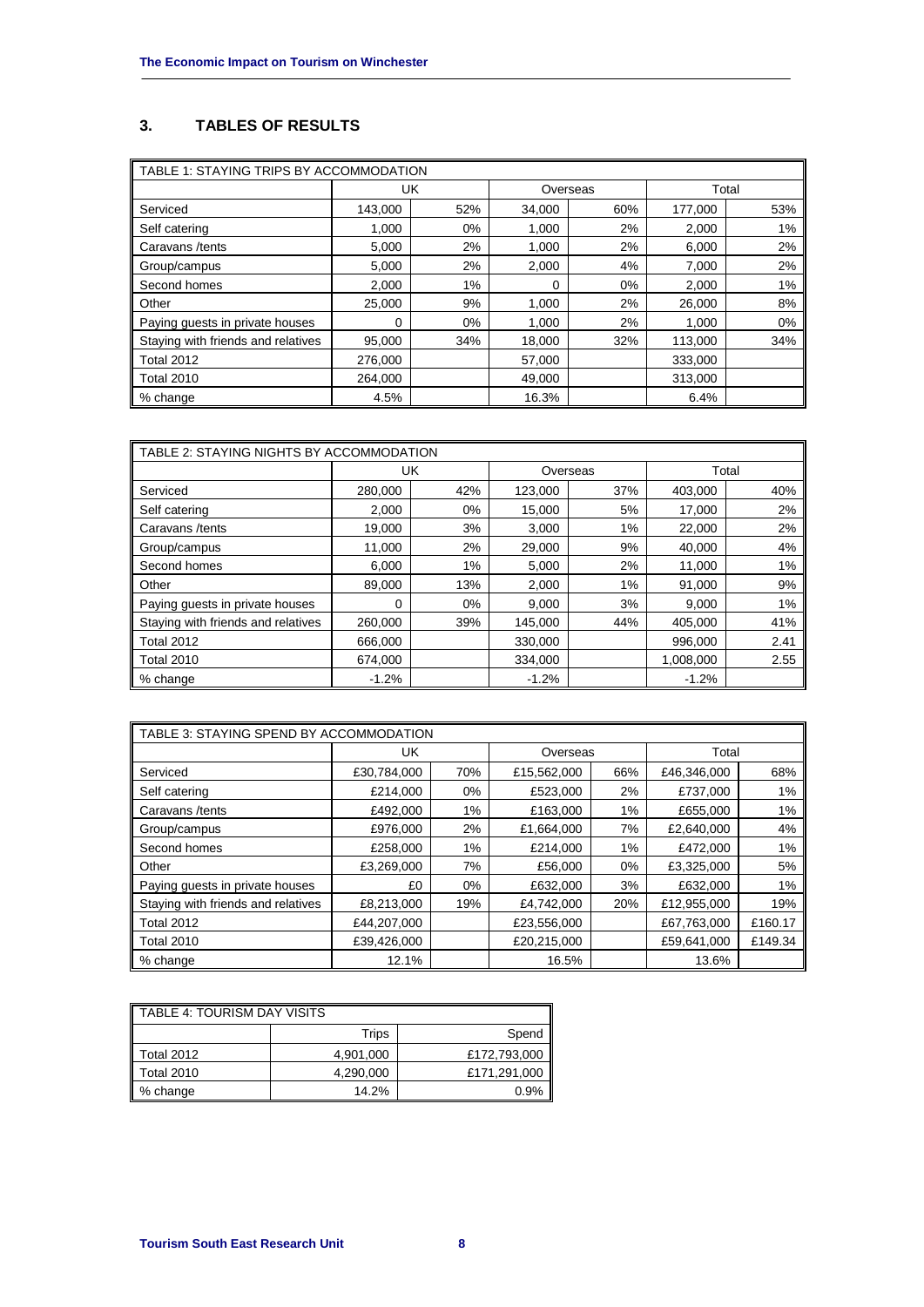| TABLE 5: BREAKDOWN OF EXPENDITURE ASSOCIATED WITH TRIPS |             |             |             |              |             |              |     |  |  |
|---------------------------------------------------------|-------------|-------------|-------------|--------------|-------------|--------------|-----|--|--|
|                                                         | Accomm      | Shopping    | Food and    | Attractions/ | Travel      | Total        |     |  |  |
|                                                         |             |             | drink       | entertain.   |             |              |     |  |  |
| <b>UK Tourists</b>                                      | £15,238,000 | £7,016,000  | £8,810,000  | £3,664,000   | £9,479,000  | £44,207,000  | 18% |  |  |
| Overseas tourists                                       | £7,999,000  | £5,956,000  | £4,410,000  | £3,173,000   | £2,018,000  | £23,556,000  | 10% |  |  |
| Total                                                   | £23,237,000 | £12,972,000 | £13,220,000 | £6,837,000   | £11,497,000 | £67,763,000  |     |  |  |
| %                                                       | 34%         | 19%         | 20%         | 10%          | 17%         |              |     |  |  |
|                                                         |             |             |             |              |             |              |     |  |  |
| Tourist day visitors                                    | £0          | £77,930,000 | £60,823,000 | £16,761,000  | £17,279,000 | £172,793,000 | 72% |  |  |
| %                                                       | $0\%$       | 45%         | 35%         | 10%          | 10%         |              |     |  |  |

| TABLE 6: TOTAL BREAKDOWN OF EXPENDITURE ASSOCIATED WITH ALL TRIPS |             |             |             |               |             |              |  |  |
|-------------------------------------------------------------------|-------------|-------------|-------------|---------------|-------------|--------------|--|--|
|                                                                   | Accomm.     | Shopping    | Food and    | Attractions/e | Travel      | Total        |  |  |
|                                                                   |             |             | drink       | ntertain.     |             |              |  |  |
| <b>Total 2012</b>                                                 | £23,237,000 | £90,902,000 | £74,043,000 | £23,598,000   | £28,776,000 | £240,556,000 |  |  |
| %                                                                 | 10%         | 38%         | 31%         | 10%           | 12%         |              |  |  |
| <b>Total 2010</b>                                                 |             |             |             |               |             | £230,938,000 |  |  |
| % Change                                                          |             |             |             |               |             | 4.2%         |  |  |

| TABLE 7: DIRECT BUSINESS TURNOVER DERIVED FROM TRIP EXPENDITURE |                  |     |              |     |              |            |  |
|-----------------------------------------------------------------|------------------|-----|--------------|-----|--------------|------------|--|
|                                                                 | Staying tourists |     | Day visitors |     | Total        |            |  |
| Accommodation                                                   | £23,502,000      | 37% | £1,216,000   | 1%  | £24,718,000  | 11%        |  |
| Retail                                                          | £12,842,000      | 20% | £77,150,000  | 47% | £89,992,000  | 39%        |  |
| Catering                                                        | £12,824,000      | 20% | £58,998,000  | 36% | £71,822,000  | 31%        |  |
| Attraction/entertain                                            | £7,099,000       | 11% | £18,148,000  | 11% | £25,247,000  | 11%        |  |
| Transport                                                       | £6,898,000       | 11% | £10,368,000  | 6%  | £17,266,000  | 8%         |  |
| Total (adjusted)                                                | £63,165,000      |     | £165.880.000 |     | £229.045.000 |            |  |
|                                                                 |                  |     |              |     |              |            |  |
| Other trip related expenditure (see note)                       |                  |     |              |     |              | £5,473,000 |  |
|                                                                 |                  |     |              |     |              |            |  |
| Total 2012 with 'other' expenditure                             | £234,518,000     |     |              |     |              |            |  |
| Total 2010 with 'other' expenditure                             | £219,183,000     |     |              |     |              |            |  |
| % change                                                        |                  |     |              |     | 7.0%         |            |  |

*Note: Apart from the spending associated with the individual trips, additional spending by non-visitors, e.g. friends and relatives with whom the visitor is visiting and/or staying with will also take place. Moreover, owners of second homes will spend some money on maintenance, repair etc* 

| TABLE 8: INDIRECT BUSINESS TURNOVER ARISING FROM<br>THE PURCHASE OF SUPPLIES AND SERVICES BY |             |  |  |  |
|----------------------------------------------------------------------------------------------|-------------|--|--|--|
| <b>BUSINESSES</b>                                                                            |             |  |  |  |
| Tota                                                                                         |             |  |  |  |
| Businesses in receipt of trip spend<br>£48,412,000                                           |             |  |  |  |
| Income induced spending<br>£25,897,000                                                       |             |  |  |  |
| Total                                                                                        | £74,309,000 |  |  |  |

| TABLE 9: TOTAL LOCAL BUSINESS TURNOVER<br>SUPPORTED BY ALL TOURISM ACTIVITY |              |  |  |
|-----------------------------------------------------------------------------|--------------|--|--|
|                                                                             | Total        |  |  |
| <b>Direct</b>                                                               | £234,518,000 |  |  |
| Supplier/ income induced                                                    | £74,309,000  |  |  |
| <b>Total 2012</b>                                                           | £308,827,000 |  |  |
| Total 2010                                                                  | £292,146,948 |  |  |
| % change<br>6%                                                              |              |  |  |